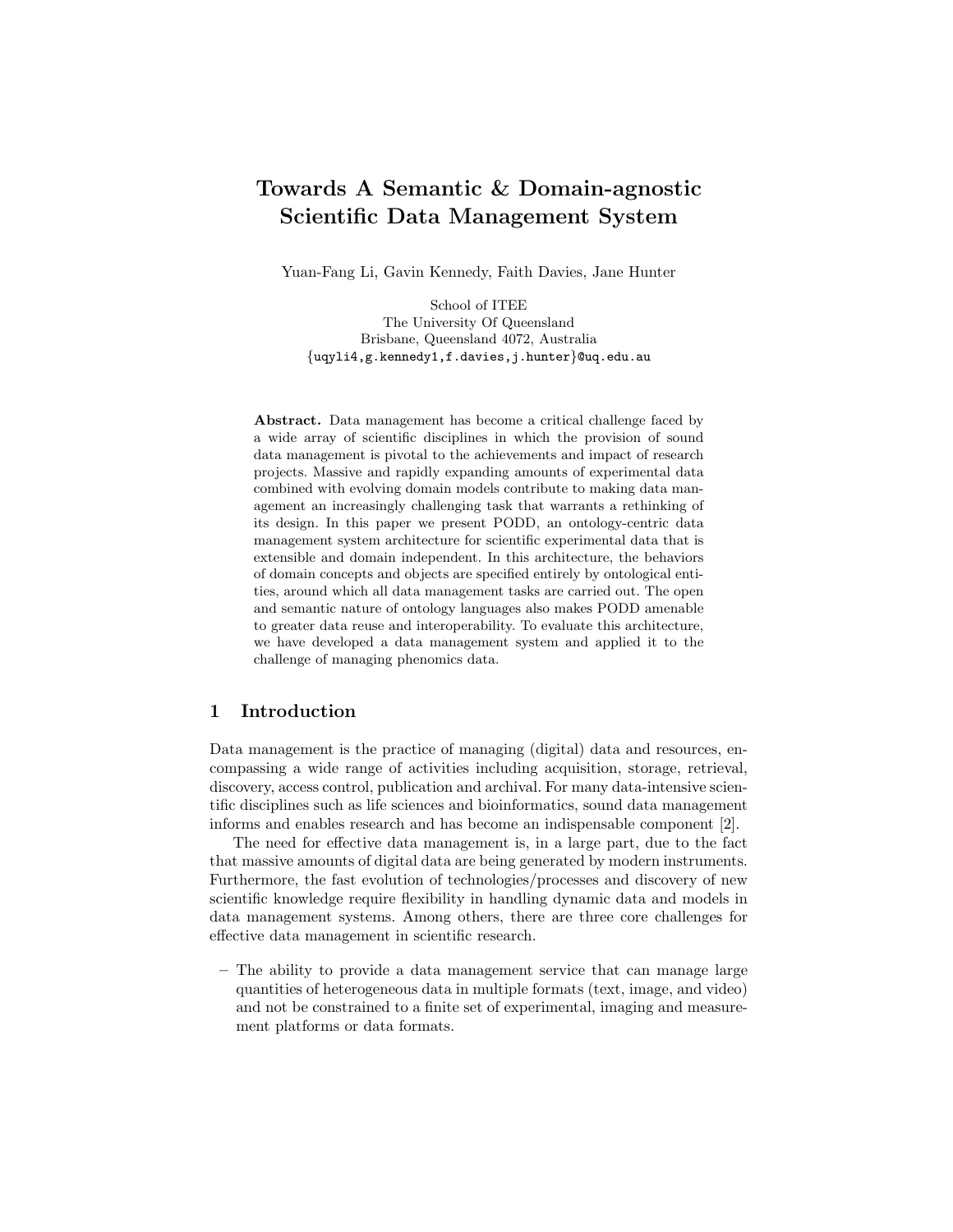- The ability to support metadata-related services to provide context and structure for data within the data management service to facilitate effective search, query and dissemination.
- The ability to accommodate evolving and emerging knowledge, technologies and processes.

Database systems have traditionally been used successfully to manage research data [9] in which database schemas are used as domain models to capture attributes and relationships of domain concepts. One implication of the above approach is that domain models need to stay relatively stable as database extension and migration is often an error-prone and laborious task. Consequently, this approach is not suitable for domains where data and model evolution is the norm rather than the exception.

Ontology language OWL possesses expressive, rigorously-defined semantics and non-ambiguous syntaxes. it has been designed to be open and extensible and to support knowledge and data exchange on the Web [1, 8, 10]. These intrinsic characteristics make them an ideal conceptual platform on which a flexible scientific data management system can be built.

In this paper, we present our work in designing PODD (Phenomics Ontology Driven Data Management), a semantic, domain-agnostic architecture for systems managing data generated from scientific experiments that employes ontologies as domain models. The ontology-based domain model is at the core of PODD as it defines the behavior of entities in scientific experiments. Logical structure of data is therefore maintained and enforced via ontological definitions and reasoning, and not via database schemas and associated constraints.

In [7] we described an early version of the PODD data repository to meet the above challenges facing the Australian phenomics research community. We would like to emphasize that although the PODD system presented in [7] is geared towards phenomics research, the ontology-centric architecture we propose in this paper is actually domain-independent and can be applied in any scientific discipline where research activities and output can be conceptually organized in a structured manner.

The rest of the paper is organized as follows. In Section 2 we present related work and give a brief overview of the motivation and goals of the PODD project. Section 3 presents the ontology-based architecture for data management systems. In Section 4, we discuss the PODD ontologies in more detail and show how the ontology-based modeling approach is used in the life cycle of repository concepts and objects. In Section 5, we describe the PODD data management system we developed based on the ontology-driven architecture. Finally, Section 6 concludes the paper and identifies future directions.

# 2 Overview

In this section, we survey a number of related systems and architectures. Following the survey, we present the motivation behind the ontology-centric ar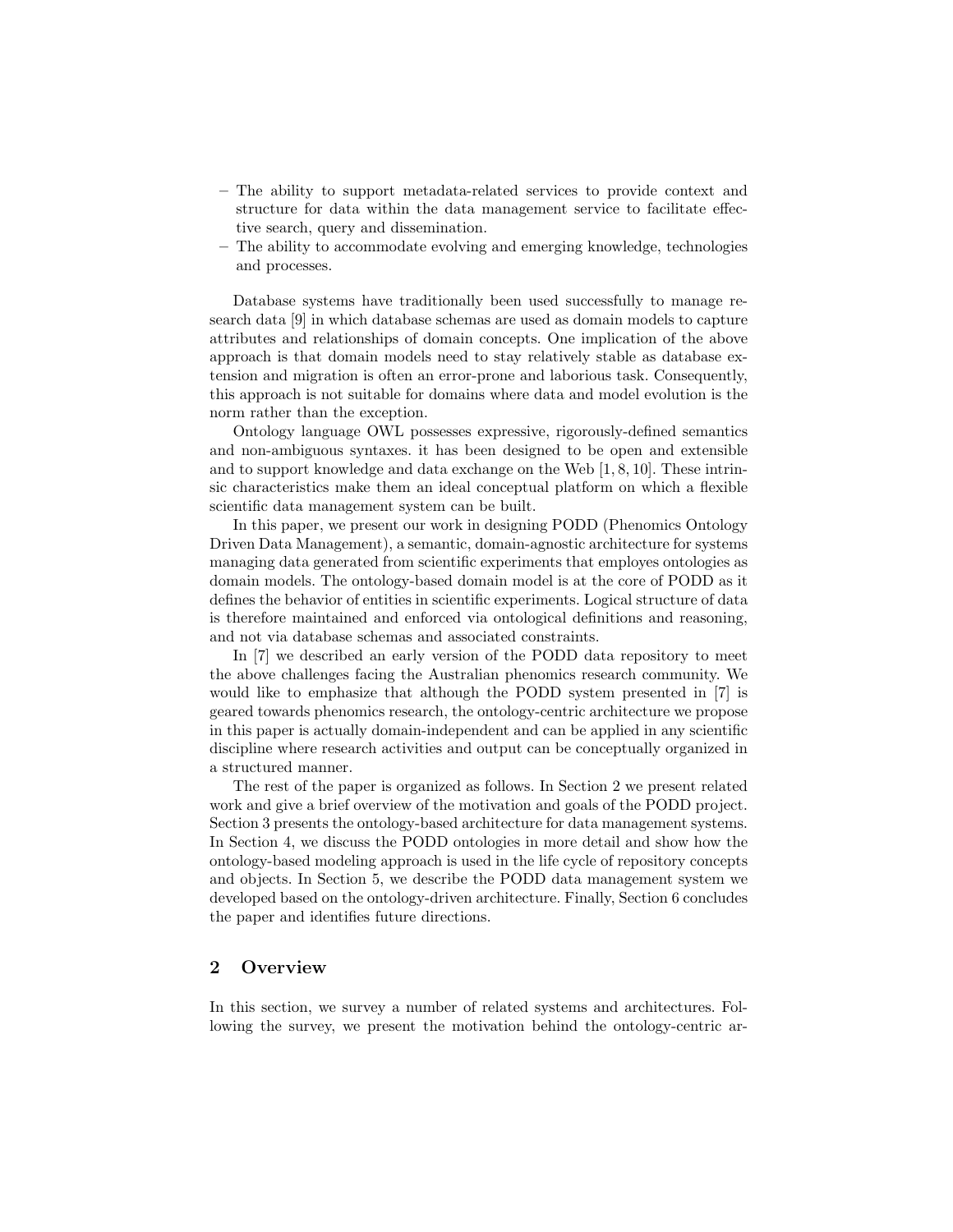chitecture and the goals we wish to achieve with the PODD data management system.

#### 2.1 Related Work

A number of ontology repositories and search engines have been developed. Repositories such as NCBO Bioportal<sup>1</sup> and Cupboard<sup>2</sup> publish ontologies and usually support functionalities including full-text & faceted search, hierarchical browsing, visualization and cross references. Ontology search engines such as Swoogle<sup>3</sup> and Watson<sup>4</sup> index and store large numbers of ontologies and make them searchable.

There are also prior works in developing content repository systems. Fedora Commons<sup>5</sup> is a widely used open-source, general-purpose digital resource management system based on the principles of modularity, interoperability and extensibility. In Fedora Commons, abstract concepts are defined as models, on which inter-relationships and behaviors can be further defined. Data in Fedora Commons repositories are organized into objects, which have datastreams that stores either metadata or data. PhenomicDB [3] is a multi-organism phenotypegenotype database for a number of model organisms. It contains data from a number of primary databases including FlyBase, Phenobank, OMIM and NCBI Gene. More recently, an ontology-based approach has been taken in VIVO [6] to model, organize and integrate research activities and researcher profile in an institutional setting.

The Ontology for Biomedical Investigations  $(OBI)^6$  is an ongoing effort aimed at developing an integrative ontology for biological and clinical investigations. It takes a top-down approach by reusing high-level, abstract concepts from other ontologies. It includes 2,600+ OWL classes and 10,000+ logical axioms (in the import closure of the OBI ontology). OBI is very comprehensive and is suitable as an annotation vocabulary for structured data. However, its size and complexity  $(SHOLN(D))$  makes reasoning and querying of OBI-based ontologies and RDF graphs computationally expensive and time consuming<sup>7</sup>, making it impractical as a domain model for a data management system where such reasoning may need to be performed repeatedly.

Functional Genomics Experiment Model (FuGe) [5] is an extensible modeling framework for high-throughput functional genomics experiments, aiming at increasing the consistency and efficiency of experimental data modeling for the

<sup>1</sup> http://bioportal.bioontology.org/

 $^2$  http://kmi-web06.open.ac.uk:8081/cupboard

 $^3$  http://swoogle.umbc.edu/

 $^4$  http://watson.kmi.open.ac.uk/

 $5$  http://www.fedora-commons.org/

 $^6$  http://purl.obolibrary.org/obo/obi

<sup>7</sup> On a MacBook Pro with 2GB memory and an Intel Core 2 Duo 2.4 GHz processor, classifying the OBI ontology (version "2009-11-06") takes more than 6 minutes using Pellet in Protégé. Such performance is clearly inadequate for a data management system.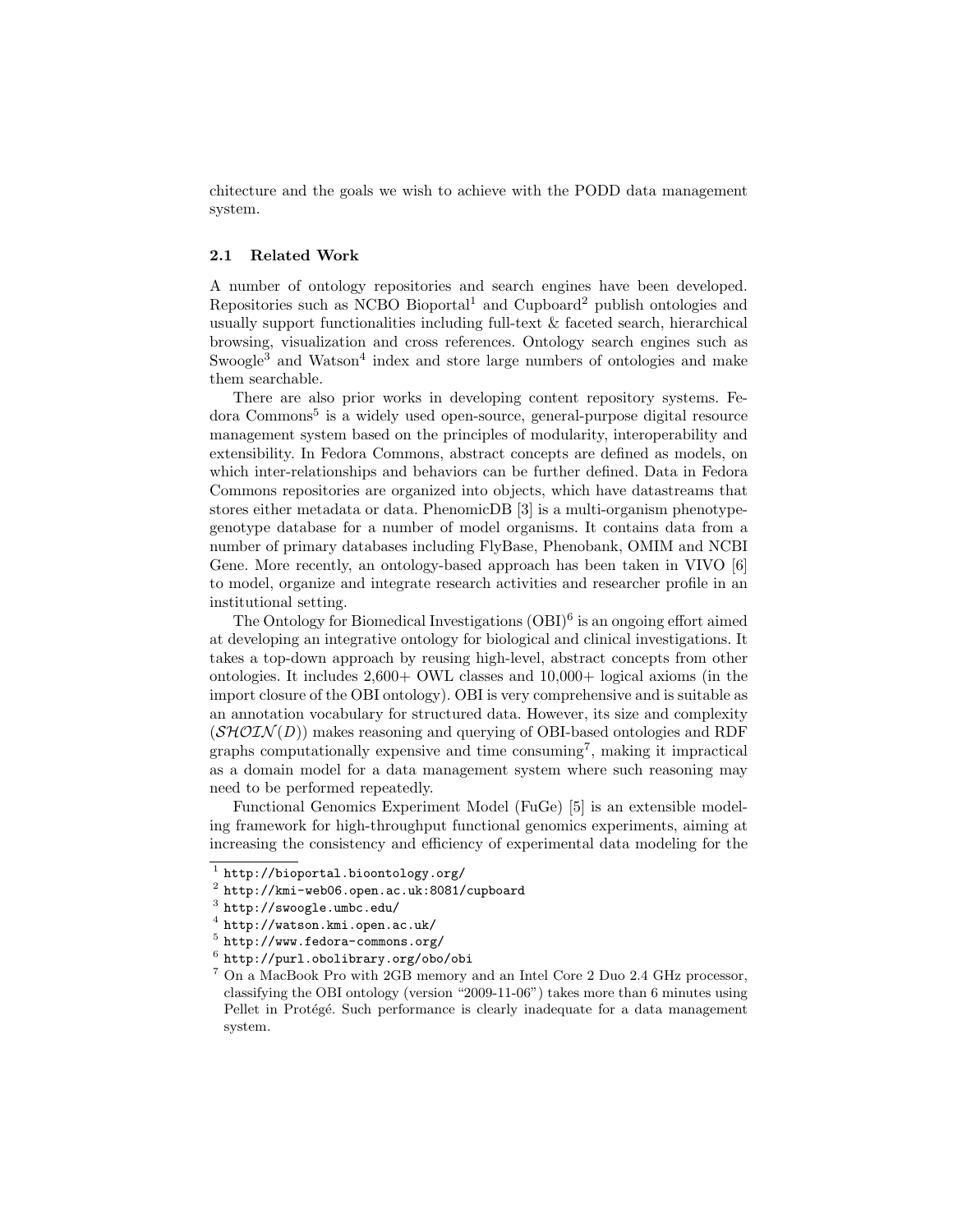molecular biology research community. Centered around the concept of experiments, it encompasses domain concepts such as protocols, samples and data. FuGe is developed using UML from which XML Schemas and database definitions are derived. The FuGe model covers not only biology-specific information such as molecules, data and investigation; it also defines commonly used concepts such as audit, reference and measurement. Extensions in FuGe are defined using inheritance of UML classes.

We feel that the extensibility we require is not met by FuGe as any addition of new concepts would require amendment of database schemas and code. Moreover, the concrete objects reside in relational databases, making subsequent integration and dissemination more difficult.

#### 2.2 Motivation & Goals

Phenomics is a fast-growing, data-intensive discipline with new technologies and processes rapidly emerging and evolving. As a result, its domain model and data management systems must also be able to evolve to handle the complexity, dynamics and scale of the data.

In phenomics, data is usually captured and measured by both high- and low-throughput phenotyping devices. The scale of measurement can be from the micro or cellular level, through the level of a single organism, and up to the macro or field level. Imaging, measurement and analysis of organisms on such a large scale will produce an enormous amount of data.

Phenomics research makes use of a large variety of imaging and measurement platforms. For example, in mouse histopathology and organ pathology research, the Zeiss "Mirax Scan" scanner is used to scan microscope slides. In clinical pathology, a Flow Cytometer is used to capture laser diffraction images of blood samples. In plant research, the Lemnatec Scanalyzer is used to capture RGB images of plants in growth cabinets. The Fluorogroscan system is used in quenching analysis: the partitioning of light energy used in photosynthesis on model plants such as Arabidopsis. Other devices, such as the Infrared Thermography Camera are used to capture leaf temperature and the SPAD Meter is used to measure the chlorophyll content of plant leaves. New devices and instruments will also be employed as they become available. Moreover, existing instruments may be upgraded so that they can capture more information. The PODD domain model needs to be flexible to accommodate these continual changes in the formats, resolution and source of the data.

Because an organism's phenotype is often the product of the organism's genetic makeup, its development stage, disease conditions and its environment, any measurement made against an organism needs to be recorded in the context of these other metadata. Consequently the opportunity exists to create a repository to record the data, the contextual data (metadata) and data classifiers in the form of ontological or structured vocabulary terms. The structured nature of this repository will support both manual and autonomous data discovery as well as provide the infrastructure for data based collaborations with domestic and international research institutions. Currently there are no such integrated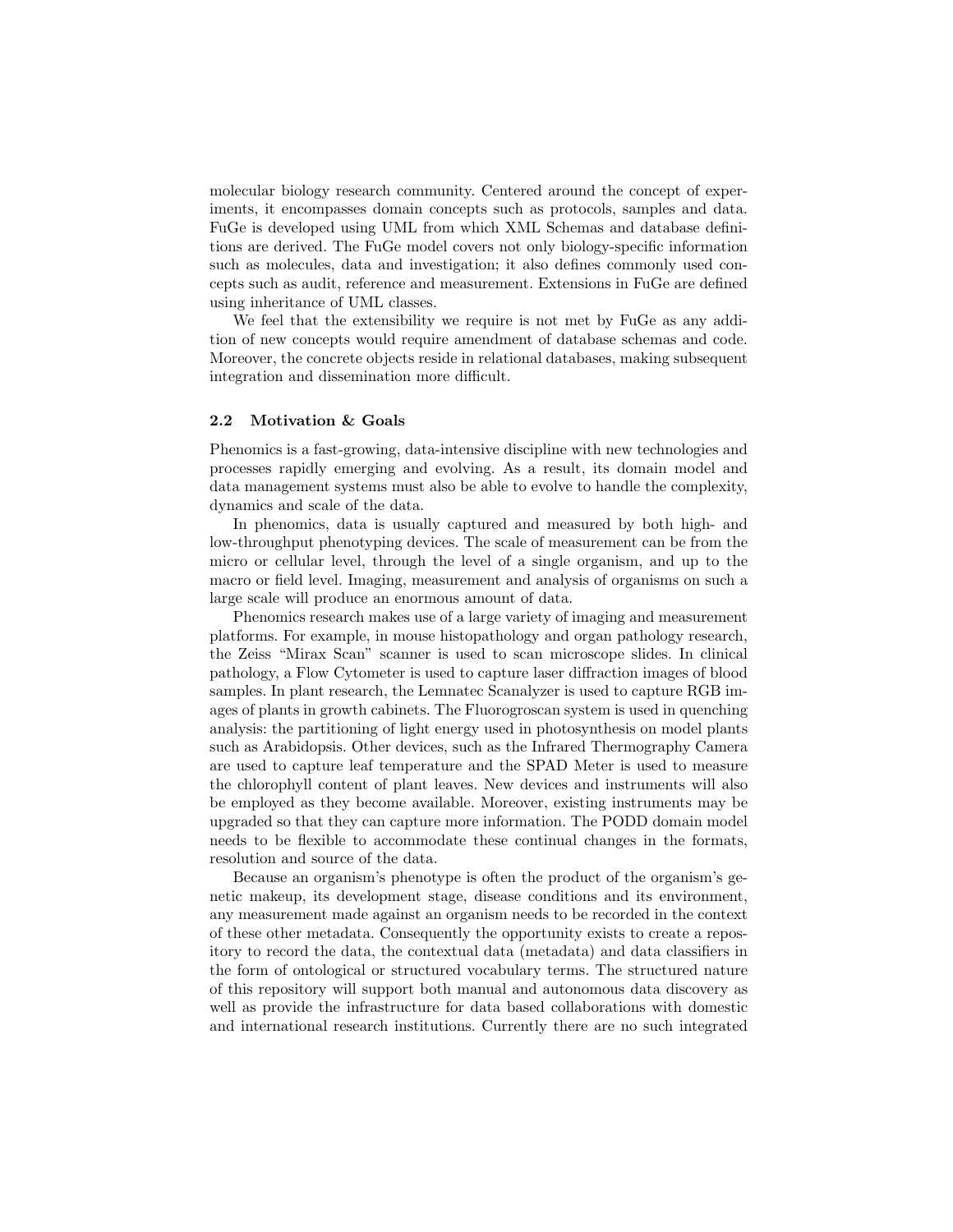systems available. The goals of PODD are to capture, manage, annotate and distribute the data generated by mouse and plant phenomics research activities.

# 3 The Architecture of the Ontology-Centric Data Management System

The most distinguishing characteristic of PODD is the central role that ontologies play. In this architecture, raw data is not stored in a flat structure but is attached to domain objects organized in a logical, hierarchical system, defined according to the domain model that represents the structure of research activities.

Current content management systems typically have a relatively static domain model and hardwire it as relational schemas and foreign key constraints in a custom relational database independent from the underlying repository system. Consequently, the information pertinent to each concrete object is stored in this custom database as well. As stated in the previous section, this approach is unsuitable for dynamic environments where conceptual changes are common.

To effectively support a dynamic conceptual framework, the domain model in the proposed architecture is defined using OWL ontologies, in which: OWL classes represent domain concepts; OWL properties define concept attributes and their relationships; OWL restrictions specify constraints on concepts and finally; OWL individuals define concrete domain objects where attributes and relationships are defined using OWL assertions. Raw data files are attached to concrete domain objects.

Such a conceptual architecture alleviates the problem of imposing hard relational constraints in a database which is difficult to extend/change.

Another drawback of existing systems is that there can be only one domain model. When a concept needs to be updated, all the existing objects defined by that concept need to be updated accordingly, which may be undesirable, inappropriate and time-consuming. This is, unfortunately, unavoidable as long as the domain model is defined using database schemas. In our proposed architecture, as concept and object definitions are stored in the repository, such changes can be versioned so that existing instance objects can remain legitimate when integrity validation is performed as they can still refer to the previous conceptual definitions.

The high-level design of ontology-centric architecture takes a modular and layered approach, as can be seen in Figure 1. At the foundation is the **data ac**cess layer, consisting of an underlying repository system, an RDF triple store, an in-house database that stores essential information and a full-text search engine. This layer is responsible for low-level tasks when the creation, modification and deletion of concepts and objects occur. The business logic layer in the middle is responsible for managing concepts and objects, such as versioning, object conversion and integrity validation. The security layer controls access (authentication and authorization) to concepts and objects and guards all operations on them. At the top of the stack is the interface layer, where the data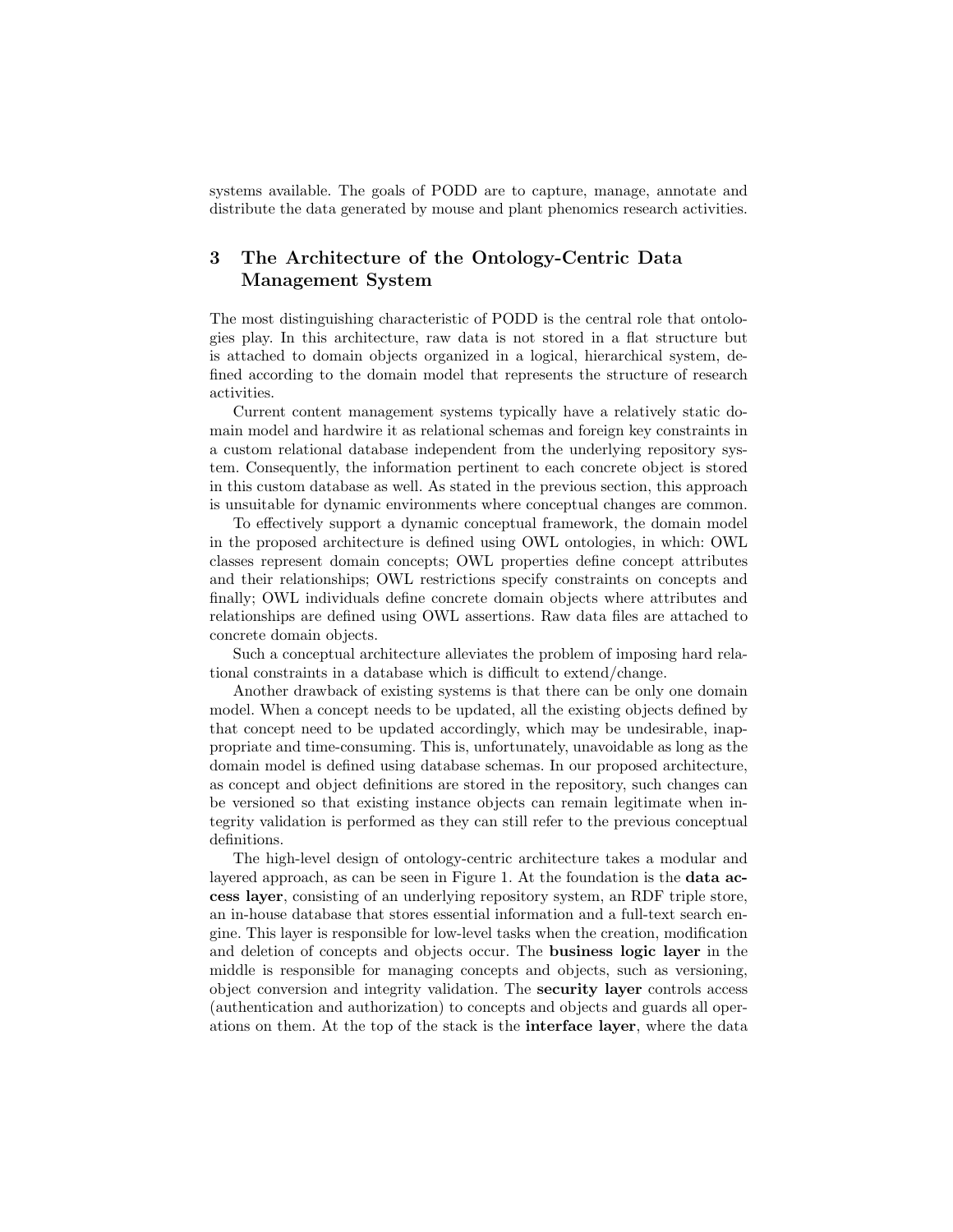

Fig. 1. A high-level depiction of components in the ontology-driven architecture.

management system can be accessed using a number of interfaces such as a Web browser or API calls.

In developing the ontology-centric architecture, the following design decisions have been made to balance expressivity, flexibility and conceptual clarity. These decisions have also been based on a survey of user requirements from scientists within a range of research organizations including the Australian Plant Phenomics Facility (APPF) as well as the Institute of Molecular Biology (IMB), Queensland Brain Institute (QBI) and Australian Institute of Bioengineering & Nanotechnology (AIBN), working on collaborative research projects that involve large scale data and distributed teams:

- There is a top-level domain concept, called Project , under which other concepts (such as Investigation and Material) reside in a hierarchical manner.
- Access control (authorization) is defined on the Project level but not on an individual object level, i.e., a given user will have the same access rights for all objects within a given project.
- Within a Project hierarchy, objects are in a parent-child relationship in a tree structure such that each child can only have one parent. This ensures that access rights are properly propagated from parent to child and there is no chance of confusion.
- Additionally, inter-object, many-to-many reference relationships can be defined to enhance flexibility of the architecture as it allows arbitrary links between objects to be established.
- Objects cannot be shared across Projects. Instead, objects must be copied from one project and pasted into another one. Such a rule simplifies object management with the elimination of possible side-effects caused by sharing object between projects.
- There should be no interference between different versions of a given concept and between objects that are instances of different concept versions.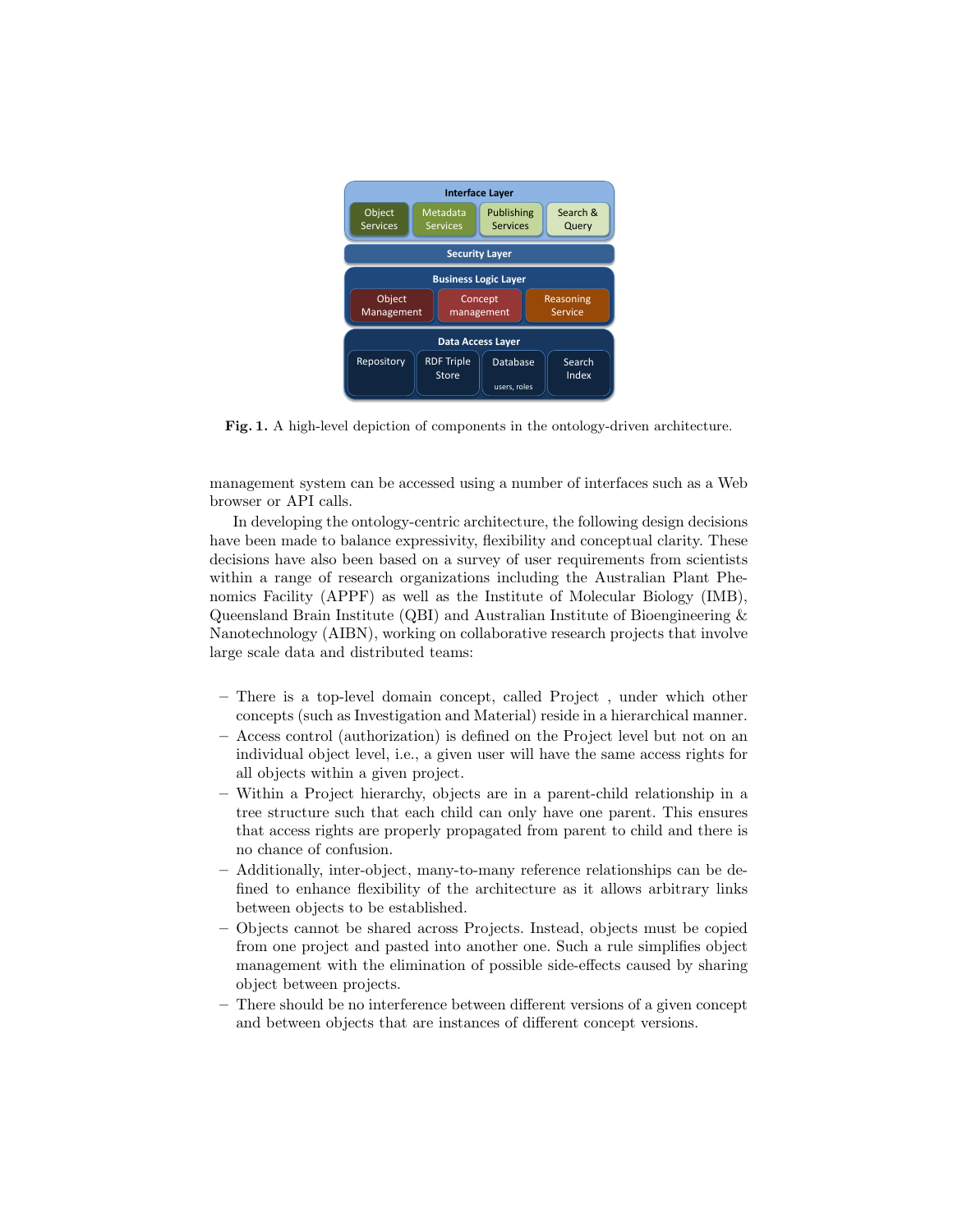## 4 Ontology-based Domain Modeling

As we emphasized previously, the domain model should be flexible enough to accommodate the rapid changes and dynamic nature of scientific research. In this section, we present the base ontology and the roles it plays in the ontologycentric architecture. It should be noted that the architecture proposed here is domain-independent and it can be applied to any scientific discipline that shares a similar high-level domain model.

Note that concepts in the ontologies presented here are models of entities (activities and objects) in scientific investigations: they define the logical structure of investigations - objects in an investigation and logic relationship between these objects. In a sense, the ontologies serve as a data model of the investigations in the scientific domain for which the data management system is developed. In other words, the ontologies are used as a model for the data management system implementation.

#### 4.1 The Base Domain Ontology

Inspired by FuGe [5] and OBI<sup>8</sup>, we created the base domain ontology in OWL to define essential domain concepts, their attributes and inter-relationships in an object-oriented fashion. As stated in the previous section, domain concepts will be modeled as OWL classes; relationships between concepts and object attributes will be modeled as OWL object and datatype properties. Concrete objects will be modeled as OWL individuals.



Fig. 2. Main concepts in the base ontology in the parent-child relationship *contains*.

For an overview, inter-relationships of some of the domain concepts in this ontology are shown in Figure 2. It is worthing pointing out that concepts in this figure are shown in the logical hierarchy but not the inheritance hierarchy: it describes the structure of a scientific investigation and how different activities/objects in it are related to each other. For brevity reasons, OWL object properties and cross references between classes are not shown. We also defined the following design principles for the domain ontology.

<sup>8</sup> http://purl.obolibrary.org/obo/obi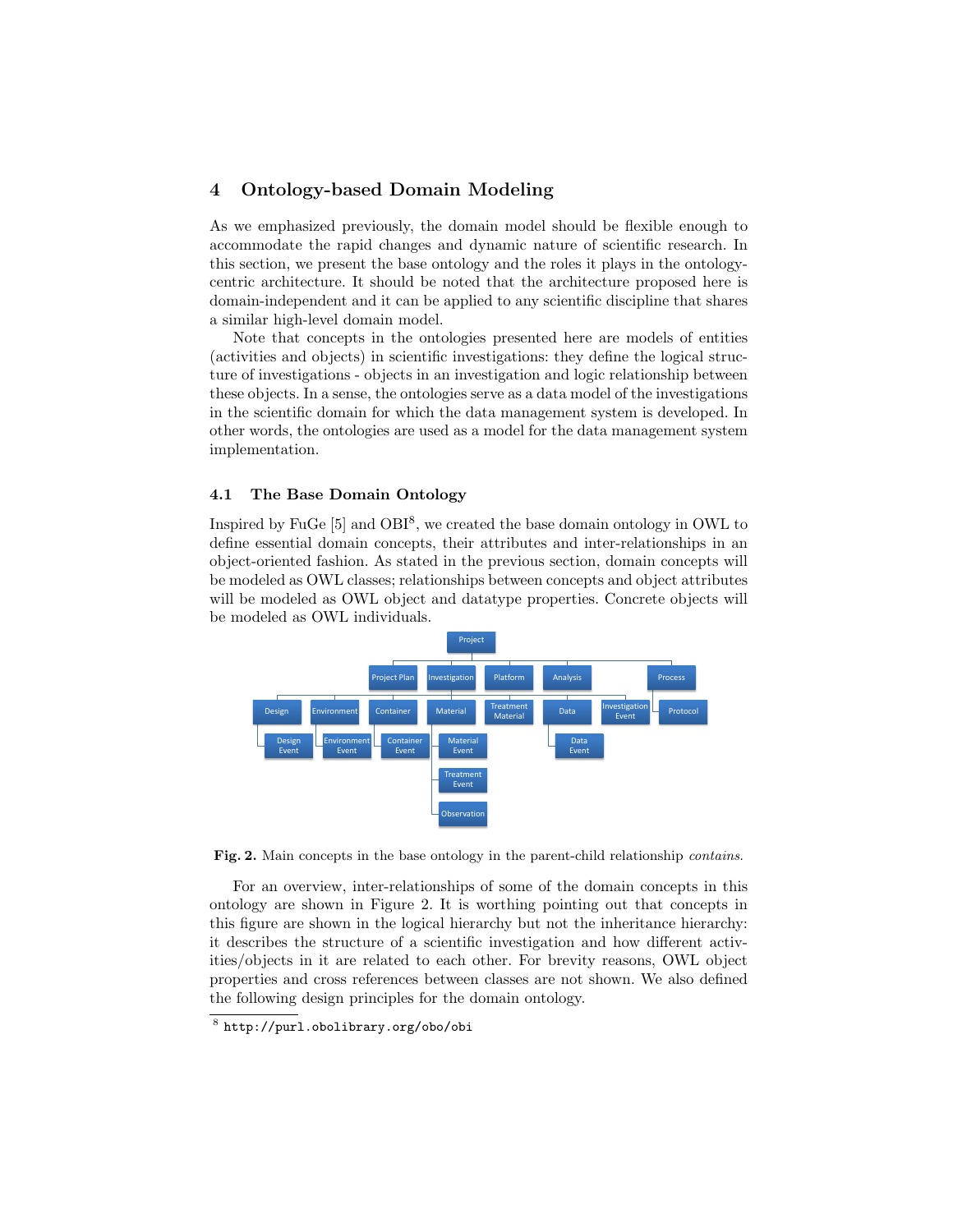- All essential domain concepts are modeled as sub-classes of an abstract toplevel OWL class PODDConcept that captures common attributes and relationships.
- All relationships between domain concepts are captured by domain properties, which can be further divided into two property hierarchies, one for parent-child relationships and the other for reference relation-ships. Each of the two hierarchies have an abstract top-level property, called contains and refersTo, respectively.
- All parent-child relationships are modeled in a property hierarchy as subproperties of the abstract property contains, and all reference relationships are modeled in another property hierarchy as sub-properties of the abstract property refersTo.
- $-$  For each domain concept  $C$ , one property is defined in each of the above hierarchies with its range defined to be C. The domains of such properties are not specified so that they can be used by any applicable domain concept to establish a relationship between them.
- Class attributes are modeled using OWL restrictions.
- Essential domain concepts can be sub-classed to provide more specialized and refined information.
- To ensure that each object can have at most one parent object, the inverse property of *contains*, *is Contained By*, is defined so that a max cardinality restriction can be added to the top-level concept PODDConcept to enforce it.

The definitions of some top-level constructs are summarized in Figure 3, in OWL DL syntax [4].

| $PODDConcept \sqsubset \top$                        | $\top \sqsubset \forall$ contains. PODDConcept |
|-----------------------------------------------------|------------------------------------------------|
| is Contained By $\sqsubset$ ( $\ulcorner$ contains) | $PODDConcept \subseteq \leq 1$ is Contained By |
| $\top \sqsubset$ refers To.PODDConcept              |                                                |

Fig. 3. Top-level ontology constructs in the PODD ontology

In our model, we use OWL properties to model object attributes. When the possible values of a particular attribute can be enumerated, such as project status (active, inactive and completed), an enumerated OWL class is used to represent all the values. When an attribute represents a grouping of some values, such as accessions, where an accession has a source and a number, an OWL class is also defined to represent the grouping. In this case, auxiliary OWL properties are defined to project out specific values in the grouping. In all other cases, attributes are modeled using datatypes.

Figure 4 shows the partial definition of the OWL class Project. Restriction (1), for example, states that any Project instance must have exactly one ProjectPlan (through the predicate hasProjectPlan, the range of which is ProjectPlan). The other 3 restrictions are similarly defined.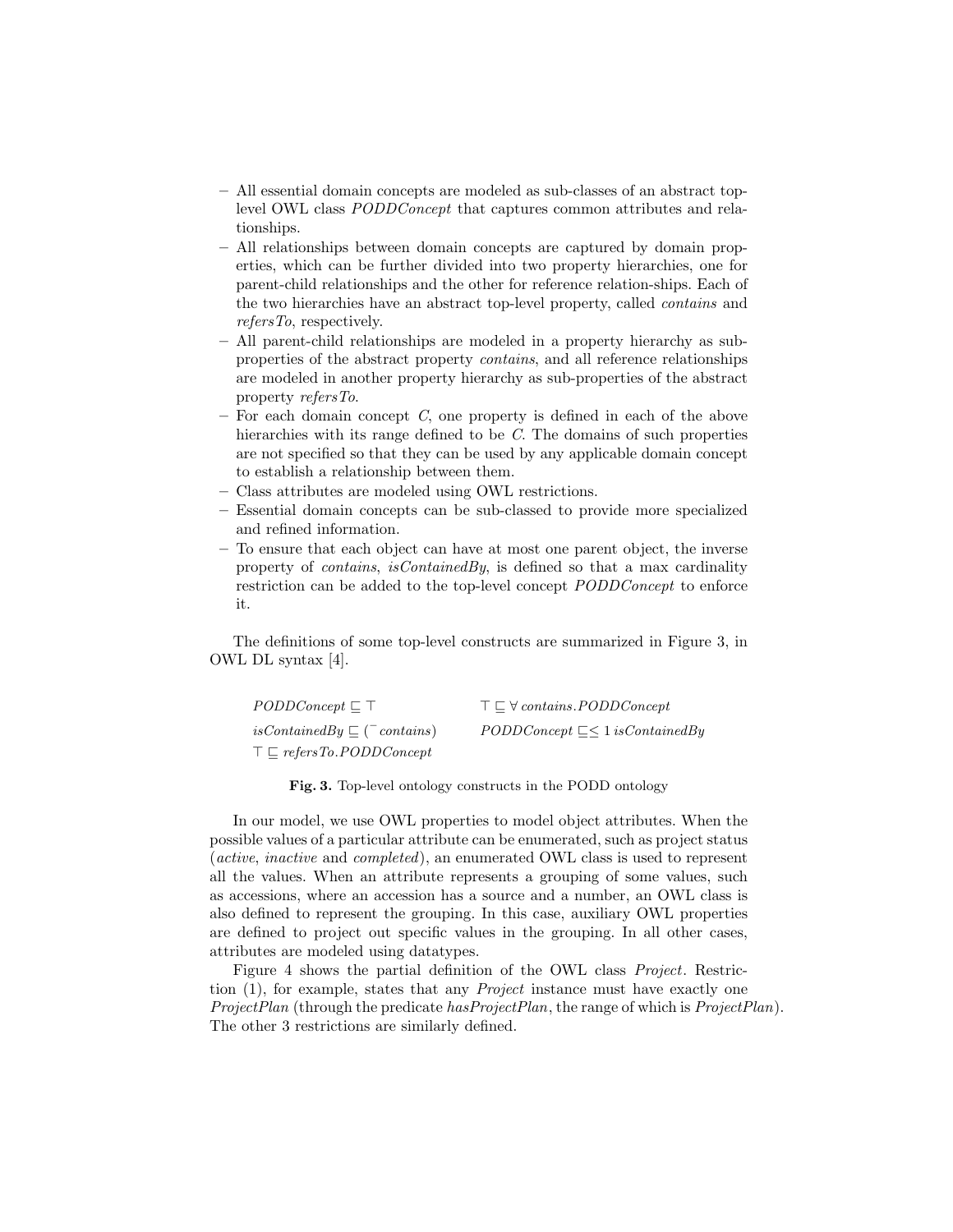| $Project \sqsubseteq = 1 \, has Project Plan \sqcap$ |  |
|------------------------------------------------------|--|
|------------------------------------------------------|--|

- $\subseteq \geq 1$  hasInvestigation  $\sqcap$  (2)
- $\subseteq$  = 1 hasStartDate  $\sqcap$  (3)
- $\Box \leq 1$  has Publication Date (4)

Fig. 4. Partial OWL Definition for the Project concept.

#### 4.2 Roles of Domain Ontologies in Object Life Cycle

The base ontology defines essential concepts independent of the domain. Domainspecific knowledge can be incorporated by extending the base ontology for disciplinespecific systems.

As stated in Section 1, the ontology-based domain model is at the center of the whole life cycle of objects. In this subsection, we briefly describe the roles that the domain ontologies perform at various stages of the object life cycle.

- Ingestion When an object is created, its definition is expressed in ontological terms. Such definitions will be used to (a) guide the rendering of object creation interfaces and (b) validate the attributes and inter-object relationships the user has entered before the object is ingested. When an object is ingested, its definitions are stored as RDF assertions.
- Retrieval & update When an object is retrieved from the repository, its attributes and inter-object relations are retrieved from its RDF assertions, which are used to drive the on-screen rendering. When any value is updated, it is validated and updated in this object's RDF assertions.
- Query & search An object's assertions will be stored in an RDF triple store, which can be queried using SPARQL. Similarly, ontological definitions are indexed to provide functionalities such as full-text search and faceted browsing.
- Publication & export When an object is published or exported, its metadata, in RDF, will be retrieved and exported.

## 5 The PODD Data Management System

Based on the ontology-centric architecture presented in Section 3 and the base ontology presented in Section 4 we implemented the PODD data management system - with the aim being to meet the data management challenges faced by the Australian phenomics research community.

To describe domain knowledge in phenomics, we extend the base ontology by defining additional concepts including Genotype, Gene, Phenotype and Sequence as subclasses of PODDConcept. Additional OWL object and datatype properties are also defined to model the attributes and relationships of these concepts, as shown in Figure 5. Note that *Phenotype* is a subclass of *Observation*.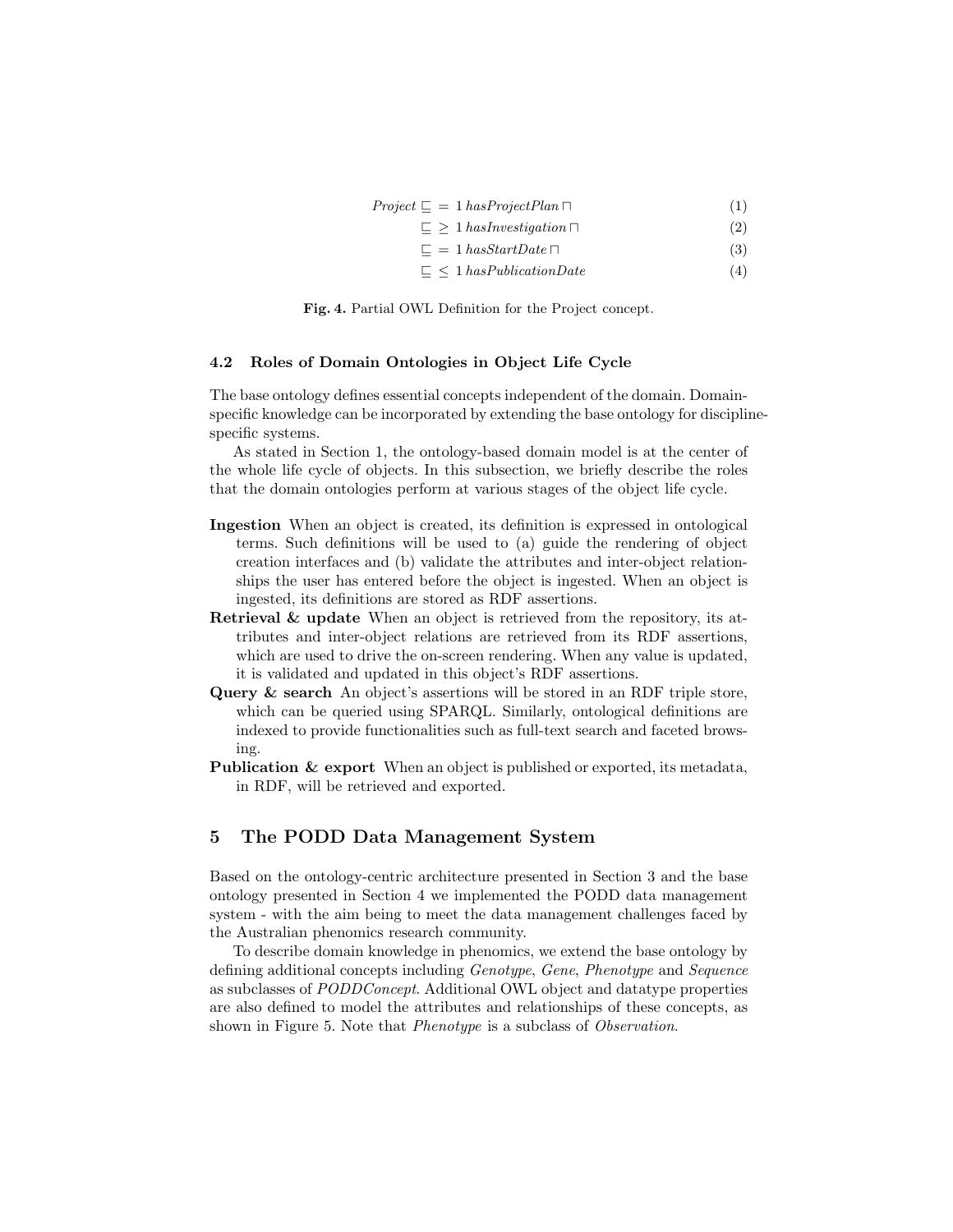

Fig. 5. Extended Domain Ontology for phenomics.

Figure 6 shows some new definitions in the domain ontology. Note that the last two definitions integrate the new definitions with those in the base ontology.

Also note that the concepts defined in the PODD ontologies do not necessarily represent real-world entities/reality. For example, the OWL class Gene does not intend to be a class that describes genes in general. Rather, it is used to describe genes that are observed/involved in scientific investigations.

| $Genotype \sqsubseteq PODDConcept$               | $Gene \sqsubseteq PODDConcept$          |
|--------------------------------------------------|-----------------------------------------|
| $\subseteq \forall$ has Gene. Gene               | $\Box$ $\forall$ has Sequence. Sequence |
| $\Gamma$ < 1 has Ecotype                         | $\Box$ 1 has Alias                      |
| $\Box$ 1 has Subspecies                          | $\Gamma$ < 1 has Chromosome             |
| .                                                | .                                       |
| $Project \subseteq \forall hasGenotype.Genotype$ |                                         |

 $Material \sqsubseteq \forall hasPhenotype.Phenotype$ 

 $\sqsubseteq \forall$  refersToGenotype.Genotype

Fig. 6. Domain-specific OWL definitions.

In developing the PODD system, we chose to employ a number of mature technologies. (1) We use Fedora Commons for the storage and retrieval of domain objects. Together with raw data files, the OWL (for concepts) and RDF (for objects) definitions of each concept and object are stored in a versioned datastream PODD, which is used by the PODD system in various tasks such as object creation, rendering, validation, update and visualization. (2) We incorporate the Sesame triple store<sup>9</sup> to support complex query answering using SPARQL. Sesame contexts are used to give scope to the RDF triples for each domain object. As described in Section 3, access control needs to be enforced on a per project level. Similarly, it also needs to be enforced on query answering in the triple store. By identifying triples of individual objects, we are able to

 $^9$  http://www.openrdf.org/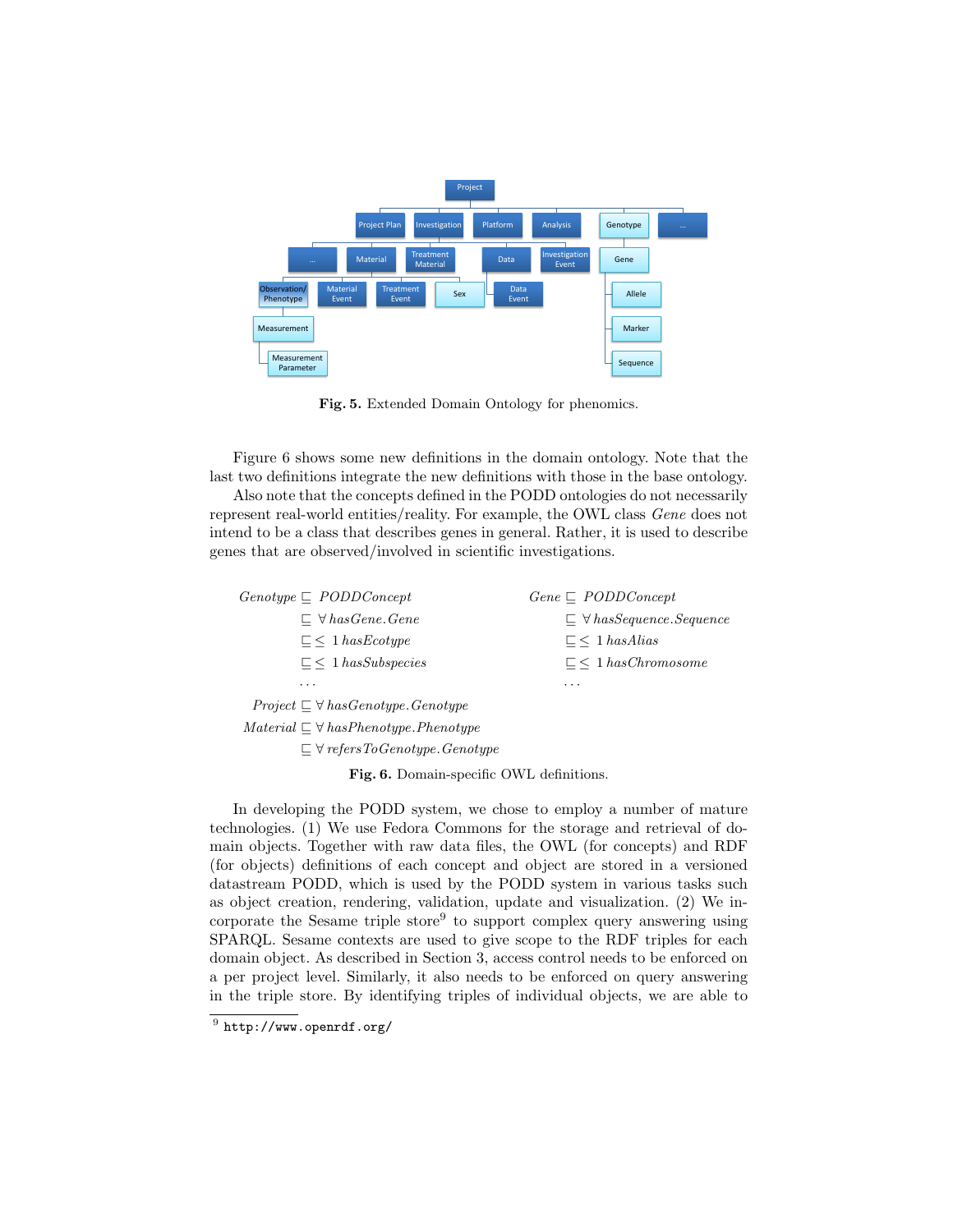control contexts a user can access through query expansion. (3) Lastly, we use the Lucene and Solr open-source search engine platform<sup>10</sup> to provide full-text search and faceted browsing capabilities. Similar to the structure of the Sesame triple store, there is a one-to-one correspondence between domain objects in the repository and the Solr documents, the logical indexing units.



Fig. 7. The browser view of a plant project in the PODD repository.

Although the architecture and the system are based on ontologies, the interface is designed to hide ontology-related complexity from the user and present information in an easy to use manner for all repository functions. For example, Figure 7 shows the browser view of a plant phenomics project that investigates salt tolerance of wheat. In this view, the objects are shown in a tree-like structure by following property assertions of subproperties of contains defined in the base and domain ontologies.

We have started to deploy the PODD system in Australian phenomics research centers including APPF and APN and begun engaging users in the evaluation of the performance, flexibility, usability and scalability of the system. User feedback to date has shown that the system is intuitive and efficient.

## 6 Conclusion

In summary, our contribution to scientific data management is three-fold: firstly, the proposal of the ontology-centric architecture for developing data management systems; secondly, the development of a base ontology that defines essential

 $\overline{10}$  http://lucene.apache.org/